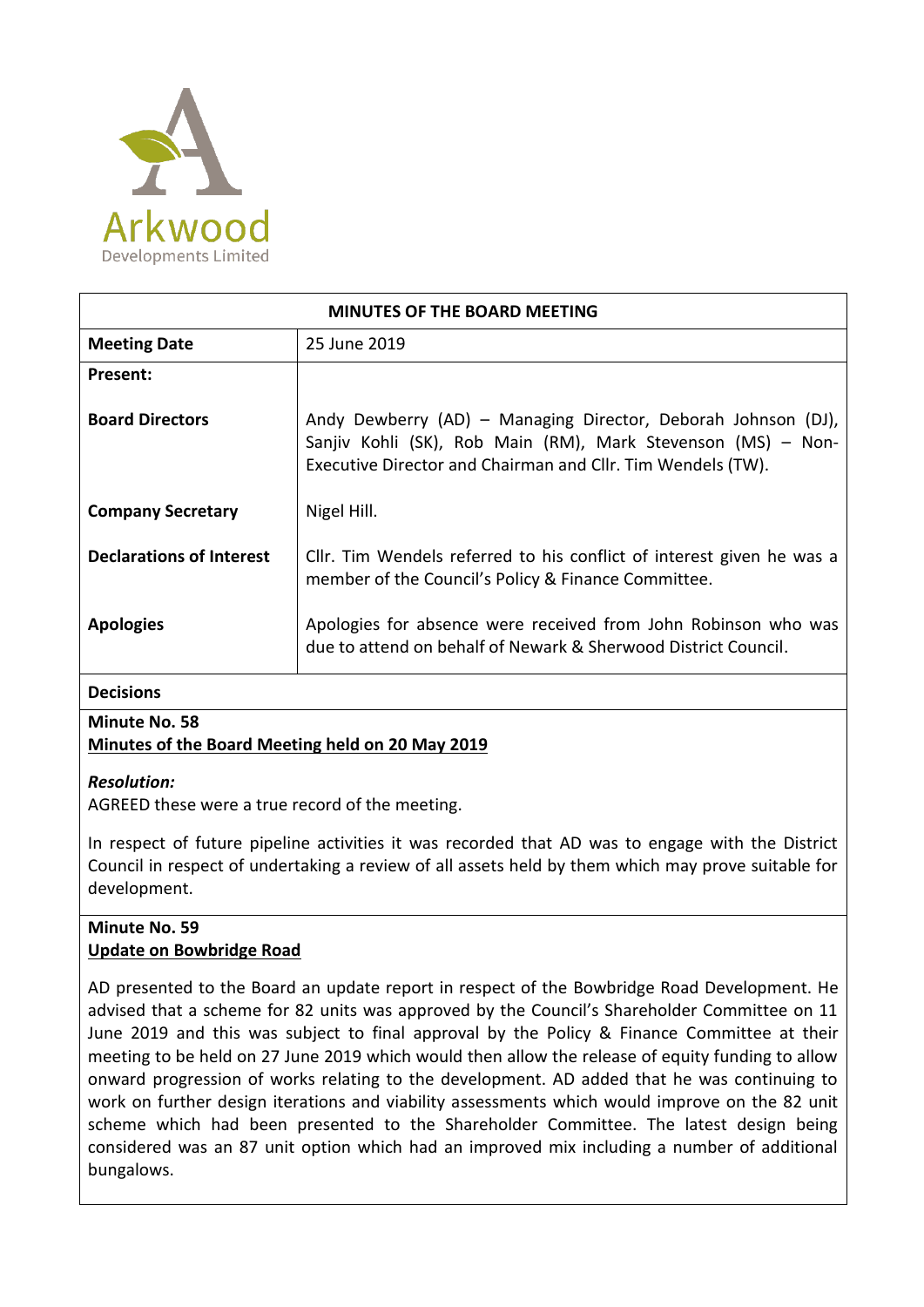SK referred to the latest position in respect of the land valuation. He advised that the Council may revert to a RICS land valuation approach which may mean an increase in valuation from the agreed £1.9m to £2.35m. This would impact on the potential returns for the Company albeit the overall return to the Council would remain broadly unchanged. MS referred to the need for future early engagement with the Council in respect of any future land valuations.

AD also provided an update in respect of the various land survey returns, negotiations with Western Power over the 12m electricity cable easement and progress with identifying potential build partners.

MS requested that AD produce a timeline for the Bowbridge Road development with key milestones and procurement route being highlighted for consideration at the next meeting.

#### *Resolution*

AGREED that the Board notes the progress and future actions in respect of the Bowbridge Road development.

# **Minute No. 60 Update on Elm Avenue**

EXEMPT MINUTE – See attached appendix

#### **Minute No. 61 Update from the Shareholder Committee**

AD presented a report which advised the Board of the items considered by the Shareholder Committee at their meeting held on 11 June 2019.

In respect of the Company's Interim Business Plan AD reported that the Committee were very supportive and it was confirmed to them that this interim plan set further work relating to the proposed development sites to allow more detailed work to be undertaken relating to the financial metrics and associated staff resources. AD advised that a refreshed Business Plan would be taken back to the Shareholder Committee in December 2019 which would include additional financial detail, would more explicitly highlight the potential synergy between the HRA development programme and the Company's future work stream and would give greater clarity on the future staff resources.

In respect of the Bowbridge Road Business Case AD again reported the Committee were challenging in their approval of the business case. A final business case was to be presented to the Committee at their meeting scheduled in December 2019 which would be based upon a finalised design which would include more detailed financial information and cash flow forecasts. AD reported that following questions concerning the £100k provision for sales and marketing a detailed sales and marketing plan was required to be developed.

## *Resolution*

AGREED that the outcomes and further actions required from the Shareholder Committee of 11 June 2019 be noted.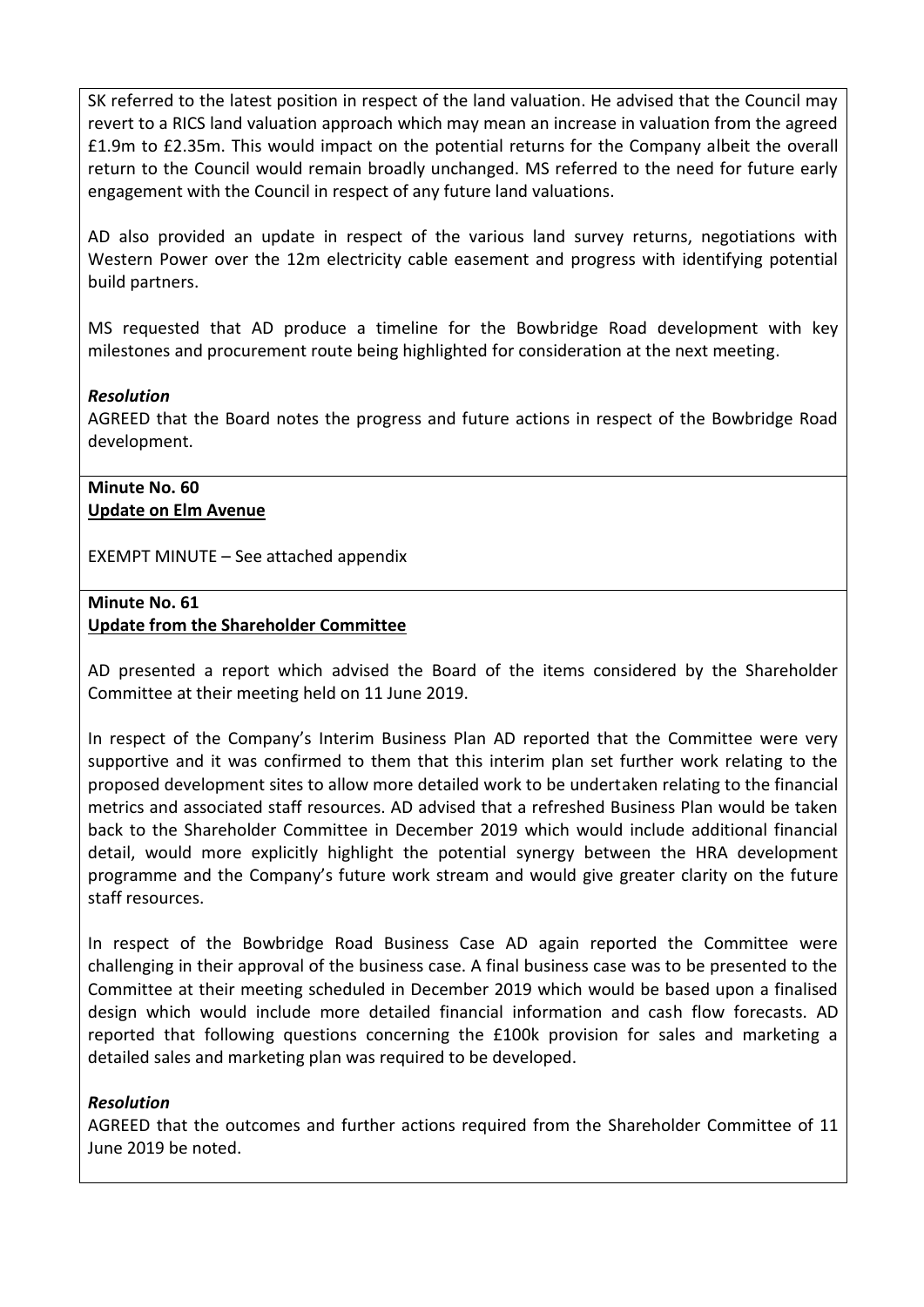#### **Minute No. 62 Project Pipeline and Timescales**

AD presented a discussion paper aimed at identifying the current development pipeline and sought to get views and set timescales and an approach to their potential future delivery. The Board considered the importance of certainty for the Company in respect of development sites. For example MS stated that for the Lowfield Lane site it was necessary to agree a valuation and plug in as a confirmed project. It was suggested that the sites be ranked in terms of prospects of being developed which may require AD to undertake some viability appraisals.

AD agreed to do an initial programme based on the current five year delivery plan and he would also write to the District Council advising that the Company had identified these in the delivery plan and request details about availability of these, timeframe for disposal and any known issues with these sites.

The Board also suggested that AD arrange a meeting with appropriate District Council Officers to agree a future process for land valuations.

## **Minute No. 63 Treasury Management Strategy**

SK reported that once District Council funding was released to Arkwood these would be held in a Triple AAA rated account with easy access which would be monitored by the Board. He added that he would bring a report on Treasury Management to the next meeting.

# **Minute No. 64 Cash Flow**

AD provided an update in respect of the Company cash flow. He advised that the Company were yet to require the £10k release agreed by the District Council given how payments had been managed over the past month which had left an approximate £5k surplus. AD confirmed that work was ongoing with the Council to secure a new financial management system for use by the Company.

#### **Minute No. 65 Service Level Agreement for Lowfield Lane and Viability Works**

AD presented a draft Service Level Agreement for an options appraisal at Lowfield Lane, Newark. He advised that this was unable to be completed due to the District Council seeking assurances around costs. MS identified the three areas of cost as being managing the site appraisal; surveying costs; and land valuation. This would also equate into the process to be followed under the terms of the Service Level Agreement but it would be for the Council to pay the site survey costs.

**Minute No. 66 Date of next Board Meeting / Future Schedule**